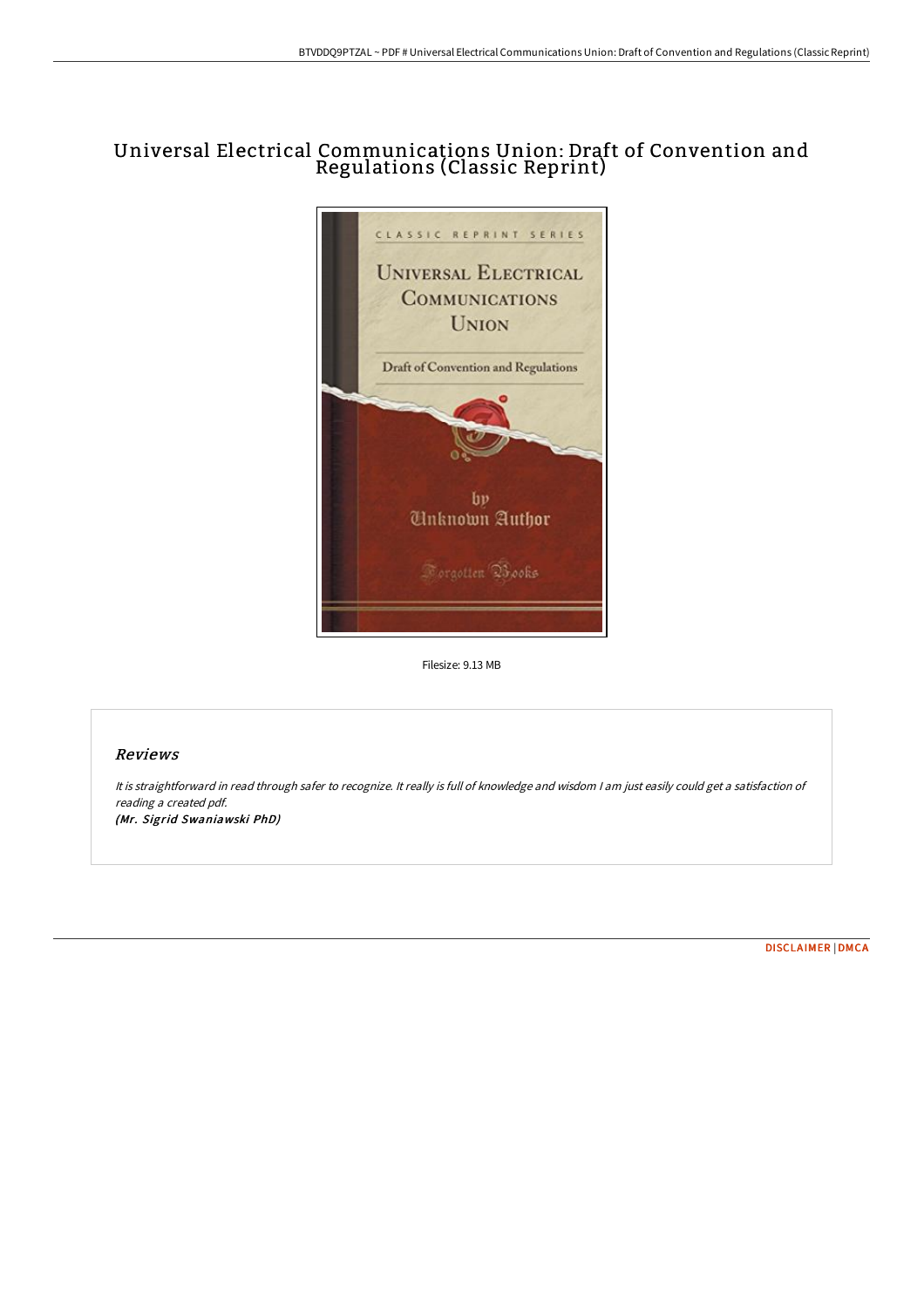### UNIVERSAL ELECTRICAL COMMUNICATIONS UNION: DRAFT OF CONVENTION AND REGULATIONS (CLASSIC REPRINT)

⊕ **DOWNLOAD PDF** 

Forgotten Books, United States, 2015. Paperback. Book Condition: New. 229 x 152 mm. Language: English . Brand New Book \*\*\*\*\* Print on Demand \*\*\*\*\*.Excerpt from Universal Electrical Communications Union: Draft of Convention and Regulations The following resolution was adopted at Paris by the five Principal Allied and Associated Powers: The Principal Allied and Associated Powers shall, as soon as possible, arrange for the convoking of an International Congress to consider all international aspects of communication by land telegraphs, cables, or wireless telegraphy, and to make recommendations to the Principal Allied and Associated Powers with a view to providing the entire world with adequate facilities of this nature on a fair and equitable basis. A Conference, preliminary to such an International Conference, and composed of representatives of the Principal Allied and Associated Powers, convened at Washington on the 8th of October, 1920. Among the subjects which it considered in connection with the forgoing Resolution was a proposal for the amalgamation of the Telegraph and Radiotelegraph Conventions and Regulations. This proposal was put forward with the object of simplifying communications by bringing all methods of electrical transmission as far as practicable under the same rules. The Preliminary Conference considered it desirable that a Universal Electrical Communications Union should be formed; and they decided that the following draft of a Convention and Regulations, covering both telegraph and radiotelegraph communications, should be submitted for the consideration of the forthcoming World Conference on Electrical Communications. The draft Convention has been fully considered by the Preliminary Conference, but the Regulations have only been considered so far as they relate to the following points: Address and Routing Instructions (Reg. IV (9) and (12) and XXIII (2)). Transmission of Filing Time (Reg. VIII (2)). Grouped and Cipher Language (Reg. IX (3, 4, 5, 6, and 7)). Collection of...

- $\Box$ Read Universal Electrical [Communications](http://digilib.live/universal-electrical-communications-union-draft-.html) Union: Draft of Convention and Regulations (Classic Reprint) Online  $\blacksquare$
- Download PDF Universal Electrical [Communications](http://digilib.live/universal-electrical-communications-union-draft-.html) Union: Draft of Convention and Regulations (Classic Reprint)